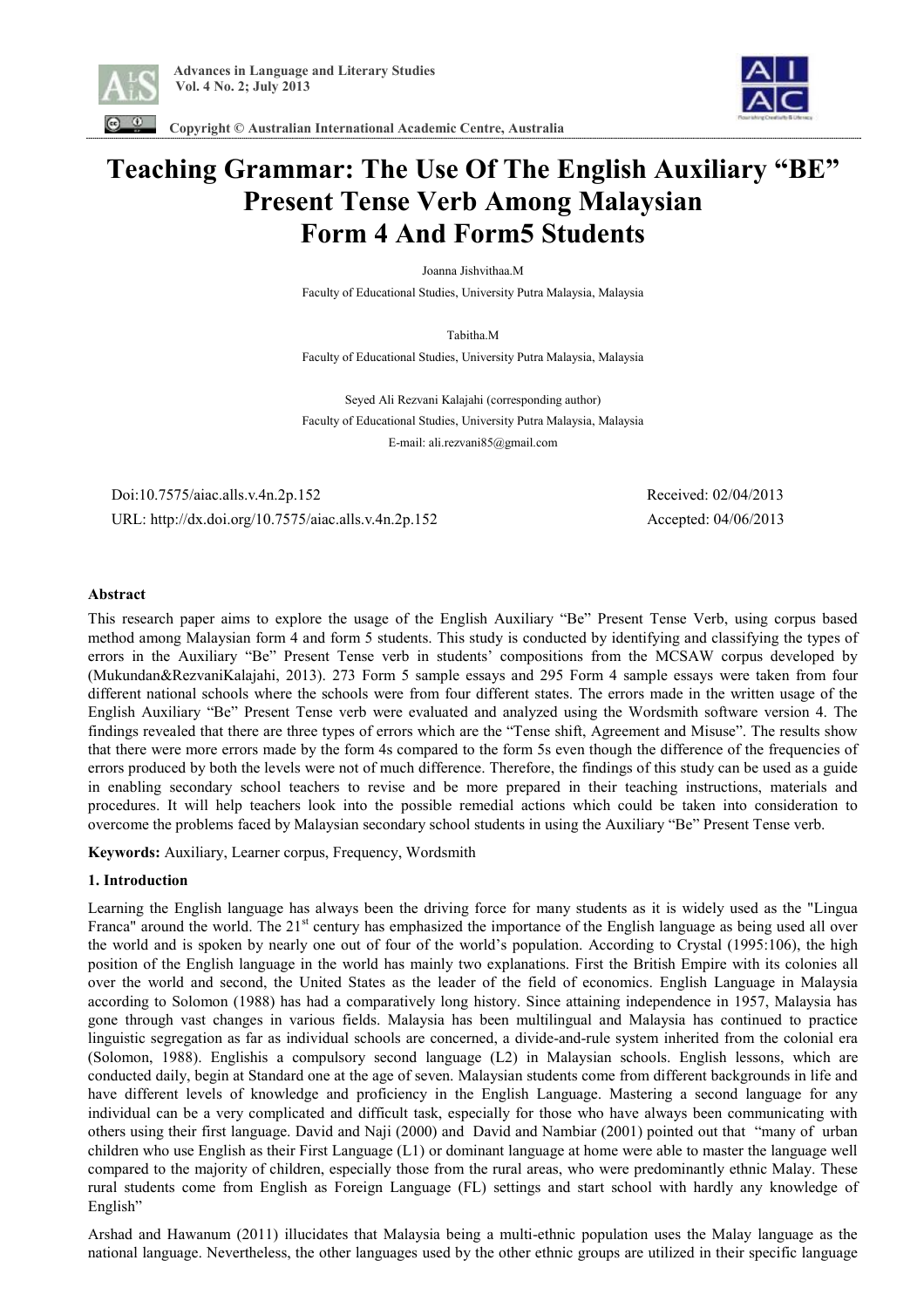medium schools (known as 'National-type schools') and communities such as Tamil by the Indians and Mandarin by the Chinese. This has resulted in the lack of opportunity to acquire the English language in a natural setting; therefore, "formal instruction in the classroom has become the main source of learning the language in a limited time. Secondary school ESL learners have only a minimum contact of approximately 5 hours per week with the language in their respective classrooms".

As English occupies the status of a L2 in the Malaysian education system in both primary and secondary schools, there is an urgency for Malaysians to be proficient in the language as mastering it is also quite an important element in the recruitment of employees' job opportunities' and also to pursue higher education. However, learning English as an L2 is not an easy task especially for those learners from the rural areas of the country. According to Brown (2000), in order to master the English language, learners have to be adequately exposed to all of the four basic skills, namely listening, speaking, reading and writing. Though Malaysian students have been learning English for several years in school, they are not being given enough opportunities to be exposed or to have adequate interactions and conversations in the language. This therefore adds to the outcome of where learners are bound to make errors and therefore contributes to the standard of English among Malaysian students declining. Not only that, they still seem to commit errors in all aspects of the language (Saadiyah&Subramaniam, 2009).

The familiarity with the types of errors students make is important in order to prepare effective instruction and implementation in the classroom. According to Stapa&Zahar (2010), to those who are concerned with the standard of English language learning and teaching, the errors of language learning have always been the focus especially in the knowledge of grammar. This statement has been further supported by other researchers such as Lightbown&Spada (2006) (as cited in Muftah&Rafic-Galea, (2013) who state that the development of the second language is shown by the errors made by learners' in language learning and the knowledge of grammar. In addition, Brown (1987) states that error was considered the result of ineffective learning of the rules of the target language in the behaviorist theory of language learning.

#### **2. Problem Statement**

The Malaysian education system emphasizes the importance of enquiring and mastering the English language as it is stressed to be the second language in the educational system. Even though this language has been integrated in the standard 1 educational syllabus and up to the highest level in the secondary school, the Malaysian school learners still make a lot of mistakes as they have yet to master the L2 effectively (Stapa&Izahar,2010).

Corder (1981) claims that ESL learners are not aware of their errors and are apparently unable to correct these errors themselves. In addition to that, Muftah&Rafic-Galea (2013) states that the knowledge of grammar, particularly tense, is the most fundamental yet challenging part for ESL learners to master properly. This is because many L1 languages do not have tenses (Lin Ying Cao, 2012; ZhuangXin, 2010; Mourssi, 2012). Therefore, in most cases learners are unaware that mastering the use of the English tenses will not help in the process of mastering the English language.

Tense could be defined as the grammatical element used in enabling to locate a situation in time which is in the form of present, past, continuous/ progressive or the future tense. Even though learning the tenses is a rather complex process, it is very much important in the English language because it tells us the general or the specific time relating to the occurrences of any verb.

This study is to look into students' mastery in using the Auxiliary "Be" Present Tense Verbs in composition writing as it is of high importance to study this matter precisely in order to discover the possible cause of why these errors are being made and therefore to investigate how the situation can be improved or utilized for useful learning. Therefore, this study will examine the following research questions below;

1. What types of auxiliary 'be' present tense verb errors are found in the argumentative essays written by Malaysian Form *4 and Form 5 students?* 

#### *2. What is the frequency of auxiliary 'be' present tense verb errors found in the argumentative*

*essays written by Malaysian Form 4 and Form 5 students?* 

## **3. The Importance of the Study**

Several studies have been conducted to identify the errors made in the usage of the English auxiliary "BE" Present Tense Verb among students from all around the world. Therefore, this study is of great importance to teachers, educators and learners in the teaching and learning of grammar skills. Not only that, it also serves as a great purpose of giving teachers some insights of the usage of this grammar element and the problems students face while using it in their compositions, thus making it a useful guide enabling secondary school teachers to revise and be more prepared in their teaching instructions, materials and procedures. In a way, this study is important as it will help teachers and educators look into the possible remedial actions. This will help to overcome the problems faced by Malaysian secondary school students in using the Auxiliary "Be" Present Tense verb. In other words, it will help teachers, language instructors or practitioners to know the source of errors and be able to devise their teaching strategies. The improvement of the teaching strategies could be made at an early stage if the sources of errors influencing the students are known thus leading to a more effective L2 teaching and learning of grammar in classrooms.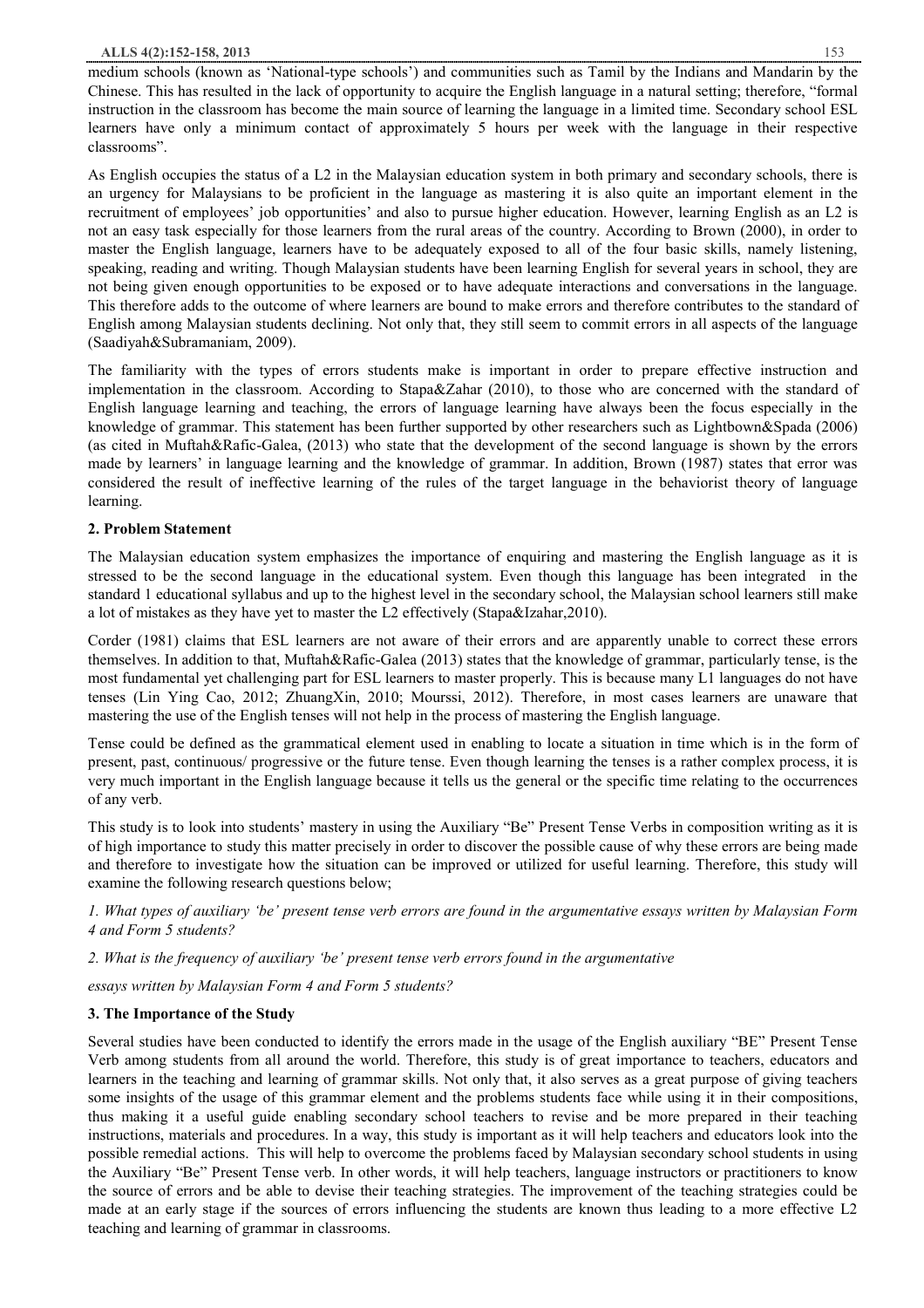#### **4. Literature Review**

Most of the current studies in error analysis investigate either the linguistic classification of errors or on the causes of errors made by students in learning English. Auxiliary "BE" Present Tense Verb is often a problem because students are often under the assumption that they have to use the same Auxiliary "BE" Present Tense Verb throughout the essay. According to Vongthieres(1974), the rigid use of the Auxiliary "BE" Present Tense Verb leads to problems and the errors occur when they use the wrong verb tense which are common grammar mistakes.

A number of studies have been conducted in the area of errors made and it has been revealed that Auxiliary "BE" Present Tense Verb form errors contributed to the highest percentage of errors that students made. Bhatia (1974) conducted an error analysis study at the University of New Delhi. The subjects were second year Bachelor of Arts students aged about 17, with Hindi as their mother tongue. They wrote a 250-word free composition for their regular class work out of which verb forms and tense sequence made up 40% of the errors.

A study found by Richards (1971) exhibits that the understanding of the "BE" form is distorted. According to him, inappropriate teaching material for the form "was" which could be interpreted as a marker of the past tense ,could also lead to errors with the verb-forms of "has/have" and "was".

Arshad&Hawanum (2011) conducted a corpus study by using the Malaysian School Students (EMAS) corpus on the use of the auxiliary "Be" among Primary 5. The study looked into sentences from two corpus sets. The first set was a collection of oral and written language of primary 5, Form 2 and Form 4 learners in 2000 while set two was a collection which was a smaller scale version of set one of the same language tasks and educational levels in 2007. Only the primary 5 learners and the narrative essay entitled "The Happiest Day of My Life" were used from both sets. Their research revealed that the students retained the auxiliary "Be" even when it is not needed (Arshad&Hawanum 2011).

Saadiyah and Subramaniam (2009)examined errors in a corpus of 72 essays written by 72 participants. All of them had their primary education in National schools, in which Malay was the medium of instruction. English was taught as an additional subjectwithin the school curriculum. The participants were Form Four Malay students who were studying at a secondary school in Malaysia; 37 male and 35 female. All of the 72 participants were required to write a report entitled "Cleanliness of the school canteen" within a period of 60 minutes with a minimum of 200-250 words. Markin software was utilized to analyze the errors in the essays. All of the participants had experienced approximately the same number of 10 years of the education through the primary and secondary education system. All of theparticipants come from non-English speaking background and hardly communicatedinEnglish outside the school. The result of the study shows that one of the most Auxiliary Verbs To "BE" errors were made by Chinese students because in their L1, no auxiliary Verb To "BE" is required. Wrong application of verb tense was identified when the participants did not apply the correct tense to the verb in the sentences.

The Auxiliary 'BE' Present Tense Verb is a difficult structure for second language learners to acquire. Tode (2003) provides the example of Japanesesecond language learners of English. He notes that half the grades 8 and 9 studentswho had studied English for one year and two years respectively failed to supply"BE" in obligatory contexts as well as overused it in the context of the simple present full verb. For example, "He is like music" (p. 15). The underuse as well as overuse of the "BE" form is not surprising.

These reasons to the occurrence of errors call for a further examination of ourteaching materials in a second language classroom. As teachers, we cannot assume that learners will photographically reproduce the language structures we taught them. Thiskind of reproduction may lead to deviants in their sentence.

NorwatiRoslim and Mukundan (2011 as cited in Menon, 2009), that there are not many corpora on the English language used in Malaysia which are also not easily available to public viewers. Studies on corpora show that only four notable corpora were to be found developed from a few different universities. They are the English language of Malaysian School Students (EMAS) compiled by ArshadAbdSamad(2002) from University Putra Malaysia, the textbook corpus of the Form One to Form Five Malaysian English Language textbooks written compiled by Mukundan and Anealka Aziz (2007), also from University Putra Malaysia, Malaysian Corpus of Learner English (MACLE) developed by Knowles and Zuraidah (2004) from University Malaya, and lastly the Corpus of Malaysian English Language (COMEL) who was developed by NorwatiRoslimandMukundan (2011).

In 2013, a new corpus was created known as the Malaysian Corpus of Students' Argumentative Writing (MCSAW) by MukundanandRezvaniKalajahi(2013). It was created for this research and for other number of corpora research produced by student researchers from the University Putra Malaysia under the guidance of the corpus expert, Professor J. Mukundan and his assistant, A. Rezvani.

#### **5. Method**

#### *5.1 Population and Sampling*

This MCSAW corpus-based study investigates the ways how the auxiliary "Be" Present Tense Verbs are used in the compositions of the secondary form 4 and 5 students. The population for this study was data of corpus collected from the secondary Form 4 and 5 students from four different schools; where each school was from a different state.An argumentative essay entitled "The Advantages and Disadvantages of Facebook" with approximately 250 words was carried out in schools under the supervision of the students' own school teachers.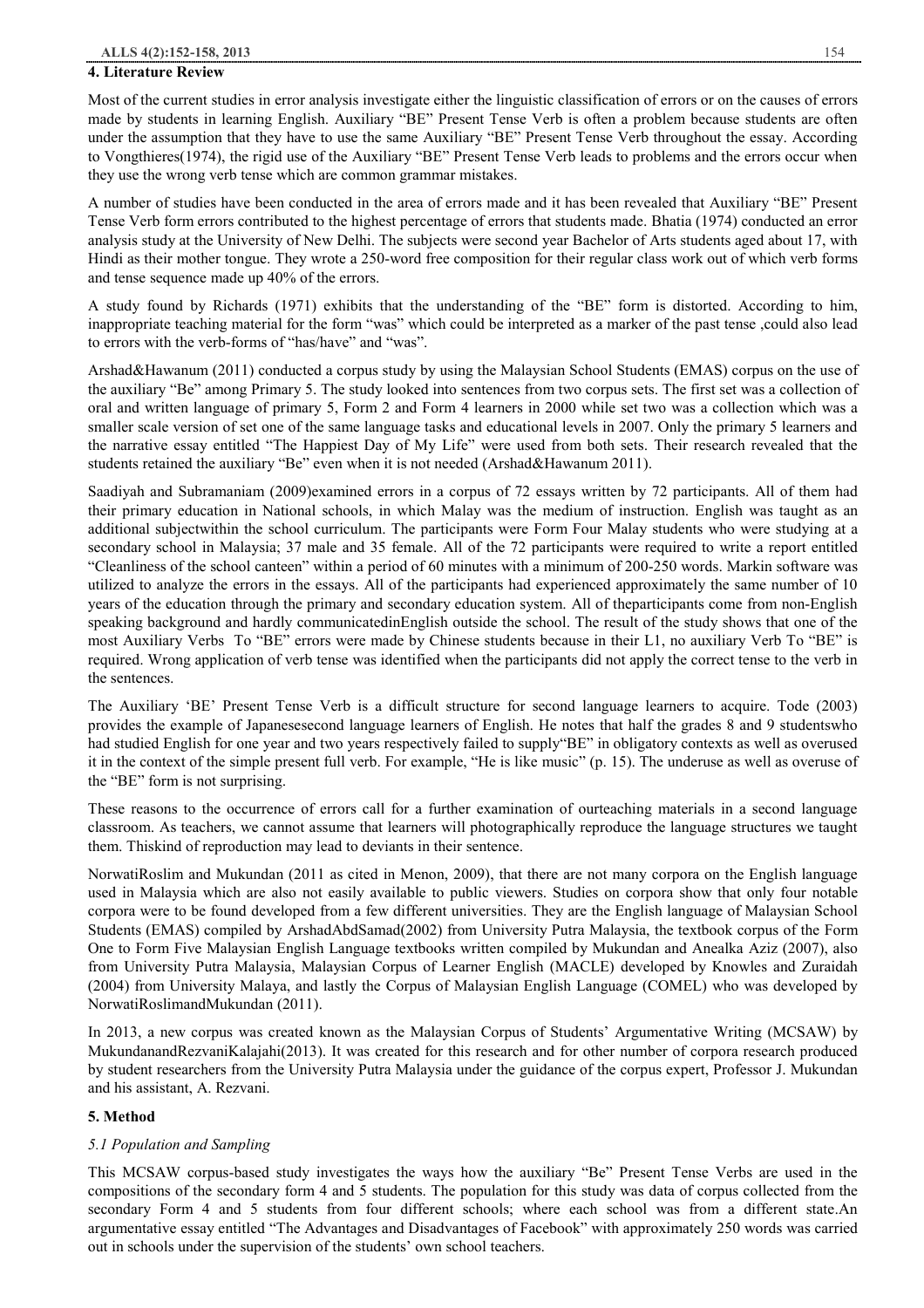#### *5.2 Instruments*

This study was required to identify the frequencies of errors and the types of Auxiliary 'BE' Present Tense Verb that are produced in these essays. Therefore, the Auxiliary 'BE' Present Tense Verb errors were identified and categorized using Wordsmith Tools version 4.0 and the concordance search consisted of "is" and "are". The concordance search enables the search through the discourse data for all the instance of a given word and then the surrounding context for each instance is found. The sentences were manually analyzed. Using corpus such as this to identify and investigate the problemsof ESL learners enables researchers to obtain authentic and genuine data for valid investigations of learners' errors.

#### *5.3 Research Limitation*

Although this research was carefully prepared, there are limitations and shortcomings. First of all, the research was confined to only four states therefore the results cannot be generalized to all students in Malaysia. Secondly, the research was limited to only the Auxiliary "BE" Present Tense Verb. Therefore, it is not an indication on students' usage of the Auxiliary "BE" past tense verb or other grammatical items. Lastly, the research was confined only to Form 4 and Form 5 students. Therefore, the results cannot be generalized to other learners of different age groups.

#### **6. Results and Findings**

In this section, the findings are specifically presented and discussed. The analysis answers the following research questions:

1. What types of auxiliary 'be' present tense verb errors are found in the argumentative essays written by Malaysian Form 4 and Form 5 students?

2. What is the frequency of auxiliary 'be' present tense verb errors found in the argumentative essays written by Malaysian Form 4 and Form 5 students?

#### *6.1 Frequency of Auxiliary 'Be' Present Tense Verb used*

Form 4 and Form 5 Malaysian ESL students, used the Auxiliary 'Be' Present Tense Verb in their compositions of the argumentative essay entitled "The Advantages and Disadvantages of Facebook." Table 1 displays the frequency of the Auxiliary 'Be' Present Tense Verb used in their argumentative essay.

Table 1. Frequency of auxiliary 'be' present tense verb used in argumentative essay entitled "The Advantages and Disadvantages of Facebook."

| Auxiliary          |             | Form 4      | Form 5      |             |  |
|--------------------|-------------|-------------|-------------|-------------|--|
| 'BE' Present Tense |             |             |             |             |  |
| Verb Form-         | Error Free  | Error Laden | Error Free  | Error Laden |  |
| 1S                 | 2028        | 151         | 2100        | 119         |  |
|                    | $(93.07\%)$ | $(6.93\%)$  | $(94.64\%)$ | $(5.36\%)$  |  |
| are                | 1095        | 77          | 928         | 45          |  |
|                    | $(93.43\%)$ | $(6.57\%)$  | $(95.4\%)$  | $(4.6\%)$   |  |

Form 4 students attempted the Auxiliary "Be" Present Tense verb approximately 3351 times with 3123 (93%) attempts being correct and 228 (6.8%) being erroneous. On the other hand, there were all together 3192 attempts of the tense verb usage made by the Form 5 students in their essays with 3028 (94%) attempts being correct and 164 (5.1%) being incorrect. The total erroneous attempts produced by both Form 4 and Form 5 students summed up to 392 attempts which consisted of 23.46% overall. This indicates that the Form 4 and Form 5 students may still have problems understanding and using the Auxiliary "Be" Present Tense verb despite having learnt the L2 between nine to ten years.

*6.2 The overall errors types and frequency in Advantages and Disadvantages of Facebook.* 

Table 2.The Types of Error and the Frequency of auxiliary 'be' present tense verb used in argumentative essay entitled "The Advantages and Disadvantages of Facebook."

| <b>Types of Errors</b> | <b>Frequency of Errors</b> |     |                |          | <b>Frequency of Errors (%)</b> |       |              |          |
|------------------------|----------------------------|-----|----------------|----------|--------------------------------|-------|--------------|----------|
|                        | Form 4                     |     | Form 5         |          | Form 4                         |       | Form 5       |          |
|                        | <b>Is</b>                  | Are | <b>Is</b>      | Are      | <b>Is</b>                      | Are   | Is           | Are      |
| Tense Shift            | 2                          | 7   | $\overline{0}$ | $\theta$ | 2.19                           | 9.09  | $\mathbf{0}$ | $\theta$ |
| Agreement              | 76                         | 46  | 89             | 27       | 83.51                          | 59.74 | 74.79        | 60       |
| Misuse                 | 13                         | 24  | 30             | 18       | 14.28                          | 31.16 | 25.21        | 40       |
| <b>Total</b>           | 91                         | 77  | 119            | 45       | <b>100</b>                     | 100   | 100          | 100      |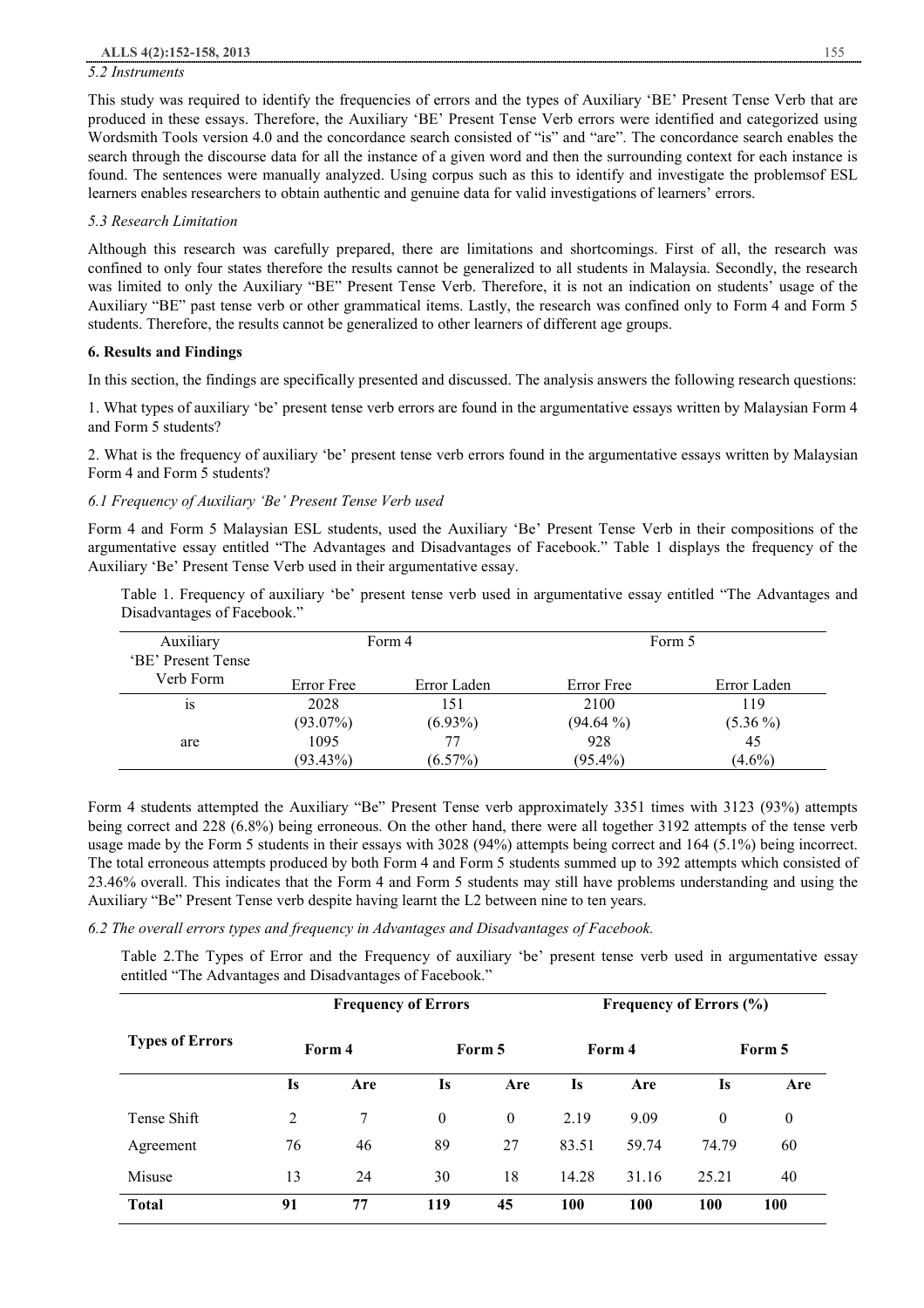#### **ALLS 4(2):152-158, 2013** 156

The essays that were collected were analyzed into data in a very precise manner, with sentence by sentence examination using Error Analysis (EA) so that the types of error for the Auxiliary "Be" Present Tense verb could be detected in detail. Referring to Table 2 above, the data shows the types of errors and the frequency of errors produced by students in their essay composition for this study. Using the MCSAW Corpus Analysis, 3 types of errors of the Auxiliary "Be" Present Tense Verb were detected namely the "Tense Shift, Agreement, and Misused". The findings above will be illustrated and be accompanied by further discussions such as below:-

## *6.3 Types and Frequency of errors*

## *1.Tense shift*

Tense shift is the change from one verb tense to another within a sentence or paragraph. It is usually changed from past tense to present tense or from present tense to past tense.

## **Example:**

### **Form 4 "are"**

There *also was* an opportunity for Facebook artists to promote their album**.** (File 866)

## The accurate auxiliary 'be' is:

There *is also* an opportunity for Facebook artists to promote their albums.

## **Form 4 "is"**

Facebook *also was* like a large community with billions of fans. (File 983)

## The accurate auxiliary 'be' is:

Facebook *is also* like a large community with billions of fans.

## **Form 5 "are"**

Note : There are no tense shift errors produced by students in this level.

## **Form 5 "is"**

Note : There are no tense shift errors produced by students in this level.

Relating to the tense shift verb error produced by students, the frequency portrays that 2.19% of the overall Form 4 students produced errors in "is" and 9.09% errors in "are". On the other hand, a percentage of 0% for both tense shift verb of Form 5 students produced this error. The construction of this error is due to the fact that the form 4 students may have overlooked the transition in time of the present and past time while constructing their essays while the Form 5 students may have mastered this verb tense properly.

## *2. Agreement*

Agreement is to be understood as the verb agreeing with the singular or plural subject.

#### **Example:**

#### **Form 4 "are"**

It *are*how we used it wisely. (File 225)

The accurate auxiliary 'be' is:

It *is* how we use it wisely.

## **Form 4 "is"**

*This is* the advantages of Facebook. (File 991)

## The accurate auxiliary 'be' is:

*These are* the advantages of Facebook.

#### **Form 5 "are"**

The disadvantage of Facebook *are* the privacy. (File 670)

The accurate auxiliary 'be' is:

The disadvantage of Facebook *is* the privacy.

## **Form 5 "is"**

Groups and fan pages out there which *is* being created to abuse or violate people. (File 391)

The accurate auxiliary 'be' is:

Groups and fan pages out there which*are* being created*is* to abuse or violate people.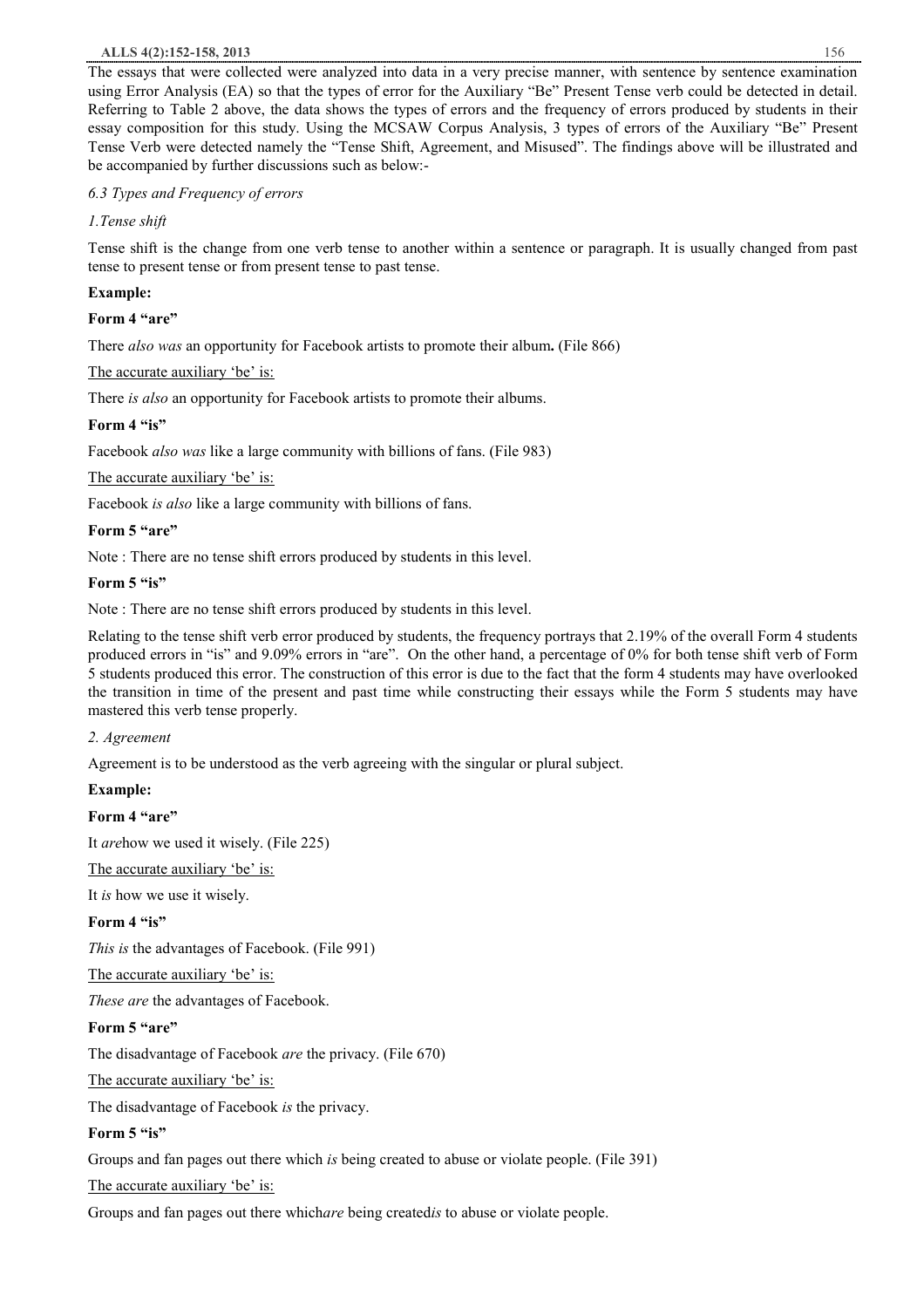#### **ALLS 4(2):152-158, 2013** 157

Relating to the Agreement error produced by students, the frequency of error portrays 83.51% for "is" and 59.74% for "are" of the overall Form 4 students. On the other hand, a percentage of 74.79% for "is" and 60% for "are" are produced by form 5 students. This is because students are prone to make careless mistakes and overlook the singular and plural subjects when using the verb.

## *6. Misuse*

In misuse, learners know the rules but produce something else although it is incorrect or they may have overlooked the sentence.

## **Example:**

## **Form 4 "are"**

It is used all over the world *no matter which they are the young ones or the elder* ones.

(File 1011)

## The accurate sentence is

It is used all over the world *for both young and the older*ones.

## **Form 4 "is"**

In Facebook *these are one* advantages *is* people advertise their *product* through Facebook.

(File 1000)

## The accurate sentence is

In Facebook, *one of the* advantages *is that*people advertise their *products*through Facebook.

## **Form 5 "are"**

In Facebook you can make your business *are known well* easily. (File 4/721)

The accurate sentence is:

In Facebook you can make your business *well known* easily.

#### **Form 5 "is"**

Facebook is usually *is use* to connect one *people* to another. (File 4/572)

#### The accurate sentence is :

Facebook is usually *used* to connect one *person* to another.

Relating to this error, the frequency indicates that 14.28% for "is" and 31.16% for "are" errors are produced overall by Form 4 students. On the other hand, a percentage of 25.21% for "is" and 40% for "are" are produced by Form 5 students. Students tend to produce a sentence by placing the auxiliary verb to "BE" even though it is unnecessary. This could be due to students' lack of understanding about when to use the auxiliary verb 'be' resulting in overuse.

## **7. Conclusion and Suggestions**

The findings of this study show that Malaysian upper secondary school students still do face some difficulties in the Auxiliary 'Be' Present Tense Verb even though they did produce more correct usage than incorrect ones. However, the findings also indicate that there are some points to be taken into consideration for this study. There are three types of errors made by the students in their writing composition. They are tense shift, agreement, and the misuse of tense verb. Thus, this gives an insight to some suggestions to prevent these problems from reoccurring as much as possible. First students should be given precise feedback so that they have a better understanding in order to make changes in their writing. This would be a useful method in improving their writing skills in the future. Secondly, teachers should look into the errors made by the students and try to improvise their strategy by using constructive plans in their teaching and learning process. Teachers should also look into the possible remedial actions which could be taken into consideration to overcome the problems faced by Malaysian secondary school students in using the Auxiliary "Be" Present Tense verb and also stress more on teaching grammar in classes as it is one of the most important elements of the English language structure. Lastly, with the advancement of technology, almost everyone and anyone could surf the net regardless of age. Therefore, teachers and educators should also conduct lessons in the computer labs where they could suggest online learning, games and quizzes related to the Auxiliary "Be" Present Tense Verb English grammar which could not only be useful and interesting but could further improve their understanding and application of the grammar taught.